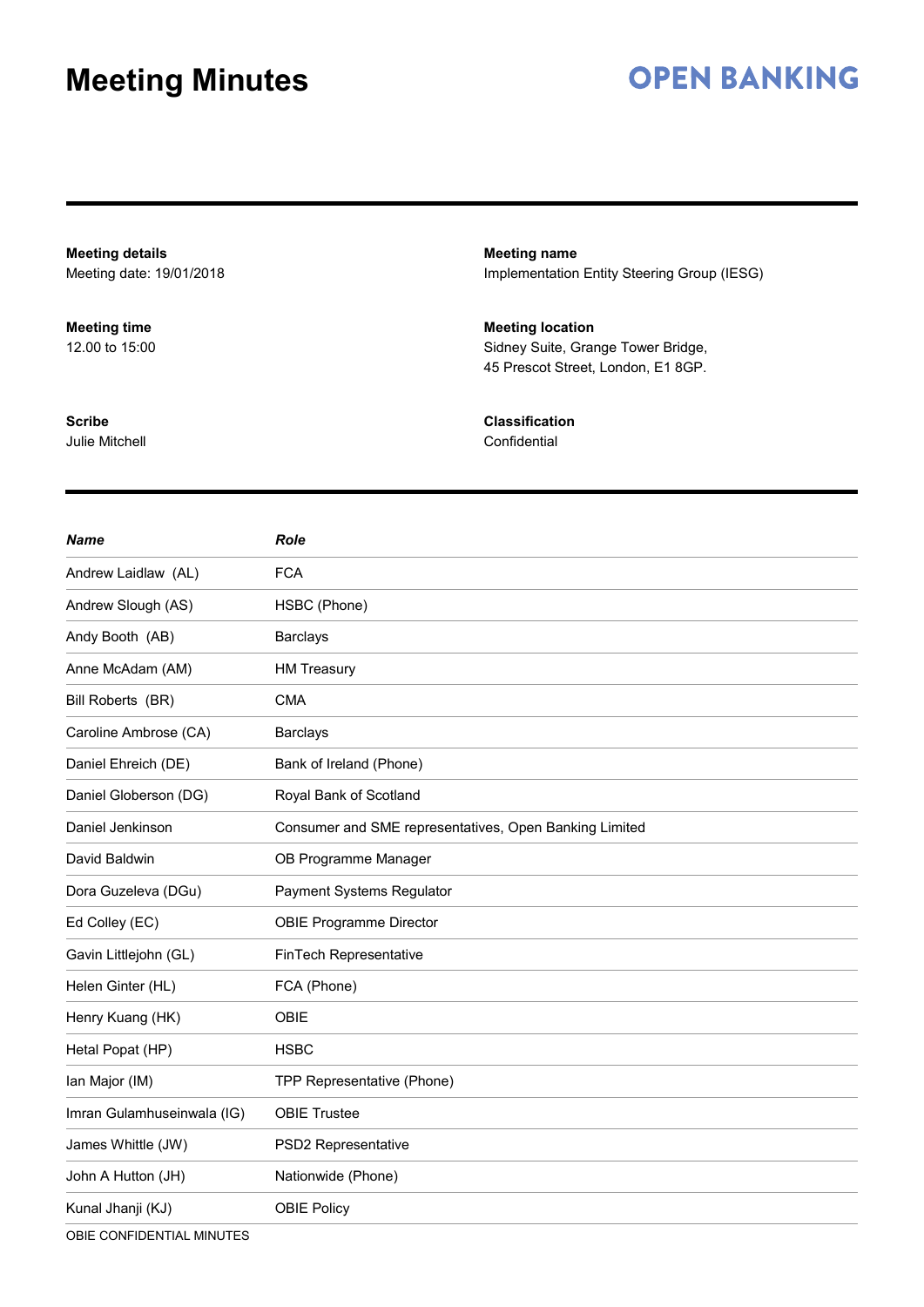# **OPEN BANKING**

| Mark Chidley (MC)    | <b>SME Representative</b>           |
|----------------------|-------------------------------------|
| Mark Mullen (MM)     | Challenger Representative (Phone)   |
| Matthew Alder (MA)   | <b>HM Treasury</b>                  |
| Nuala Jackson (NJ)   | Santander                           |
| Phillip Mind (PM)    | <b>UK Finance</b>                   |
| Richard Lindsay (RL) | <b>OBIE Communications</b>          |
| Richard Rous (RR)    | Lloyds Banking Group                |
| Robert White (RW)    | Santander                           |
| Roy Hutton (RH)      | Allied Irish Bank                   |
| Stephen Smith (SS)   | Lloyds                              |
| Thaer Sabri (TS)     | <b>Electronic Money Association</b> |
| Vicki Hassan (VH)    | Danske Bank (Phone)                 |
| Walter Mccahon (WM)  | <b>UK Finance</b>                   |
|                      |                                     |
|                      |                                     |

| <b>Apologies</b>      |                                |
|-----------------------|--------------------------------|
| Faith Reynolds (FR)   | <b>Consumer Representative</b> |
| Paul Horlock (PH)     | <b>NPSO</b>                    |
| Richard Henshall (RH) | Nationwide                     |

#### **No. Agenda item**

### **1. HOUSEKEEPING**

**IG**: Opened the meeting and provided an over view on the media activity since Go-live on Saturday 13 January, with the stories are being well reported.

**IG**: Moved on to the agenda and housekeeping, asking if there were comments on the minutes.

**JM**: Requested that any comments be sent directly to her for inclusion and will ensure corrections are reflected.

**IG**: Reviewed the action list:

- IESG 2018 301 13: Relating to Release 2. Carry forward due to P5 sticking point
- IESG\_2018\_301\_02: Develop "pitch" to TSPs w.r.t. access to test environments. Carry forward
- IESG\_2018\_301\_10: withdrawn repeat of IESG\_2018\_301\_19: Opt out Evaluation exercise, paper is submitted to this meeting. Action closed.
- IESG\_2018\_301\_14: James Whittle to clarify the position with the steering group. **JW** stated the action needs further clarification re PSD2 stakeholder group and he would revert back to the IESG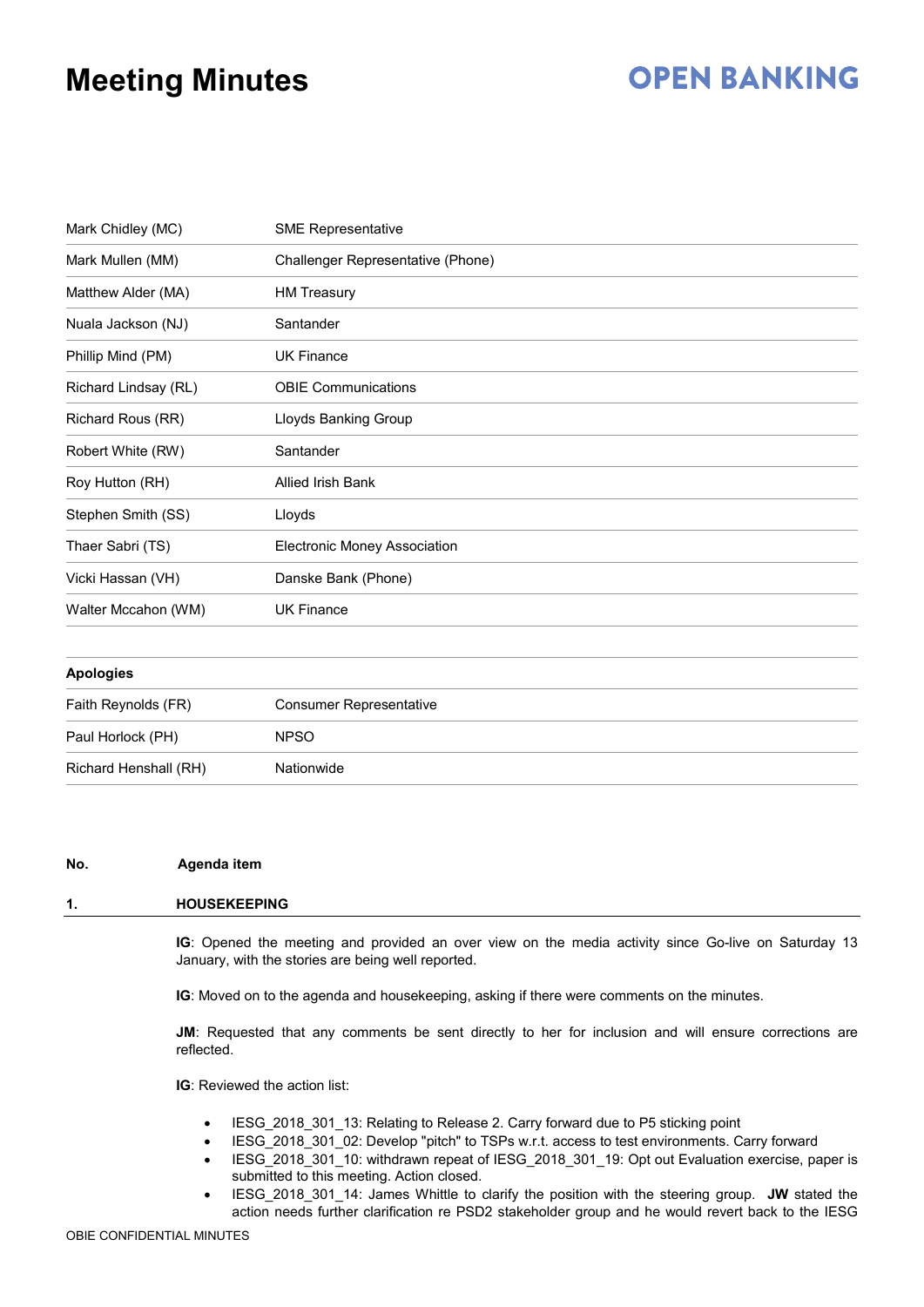## **OPEN BANKING**

should the need arise. **IG** advised that there is a discussion with Paul Horlock on Monday 22 January that would steer this action.

- IESG 2018 301 07: Paper is submitted to this meeting. Action closed.
- IESG\_2018\_301\_08: Action closed.
- IESG\_2018\_301\_12: RL and GL convened a meeting with UK Finance and Tech UK to discuss combined comms, a plan for combined comms is underway.

**RL**: Advised that as of 18 January plans from the CMA9, will be integrated in once place, exempting some areas that cannot be shared with the wider community,

**IG**: Advised that a letter, written in conjunction with the CMA9, was sent to the CMA9 banks, with regards to how to conduct ourselves around the comms piece. IG requested the CMA9 to work openly and collaboratively with RL. **RL** advised that the letter included a confirm receipt statement. To date three or four have been received. **RR** confirmed they had received the letter.

### *ACTION*

### *IESG\_2018\_301\_22: RL - Revised comms plan due w/c 22/1/18 and to be presented to IESG on 26/1 and RL to chase those who have not confirmed receipt of the email letter.*

**EC**: Provided a programme update. Advising the attestation process has been completed and that IG had received the attestation report from KPMG. **EC** confirmed the number of directory entries was up to 96 participants. Important to remain focussed on when enrolments happen, they complete an identity and validation process and then FCA authorisation. As at 26 January there were 32 in the pending authorisation. **EC** is monitoring this during the Managed Roll-out (MRO). Support to the ASPSPS and TPPs is being recognised as being valuable, a warranty is also being provided during the MRO period. **EC** advised some of CMA9 raised concerns around the screen validations of the DFI and fixes are going in next week.

**GL**: Asked about what the output of the attestation processes has been, specifically for the CMA9 who are attesting that they are ready. What is the visibility of those outputs?

**IG**: Responded that the checklist would have been circulated, that each of the CMA9 was requested to attest against. Those disclosures where then used by the OBIE to make a decision as to whether it would go live or not. There is no intention to share those disclosure items with the CMA9 or TPPs

**GL**: Asked as the data is not being shared, can you advise what the key issues were that emerged, or did you feel comfortable that the banks that have delivered, had met the required technical standards. At the last steering meeting, the TPPs found the surface area of the API delivery to be very uneven and that the banks had all delivered a different technical output. **GL** continued they may have been functionally fine but they were of a different standard. How do we converge a standard over the next few weeks?

**IG**: Advised there was no common theme in the disclosures. The view that OBIE took reviewing each one was that it will not stop a CMA9 from getting into the MRO, if the issues are small defects/bug fixes. **IG** continued that the alternative is if they are not in MRO, OBIE would need to seek direction, which is a significant move and not one that he would be willing to make on such small issues. **IG** was comfortable with technical support from OBIE team and that all the items fall in to the category you refer to can be remedied in the early part of MRO.

**IG**: Stated some of the CMA9 struggled to get a fully comprehensive result from the conformance harness exercise. However, OBIE is comfortable that work is underway to address this. **GL** asked if IG was referring to the conformance test suite to assess the security protocol. **IG** agreed he was.

**EC**: Advised that a number of the CMA9 have confirmed that they have successfully run the conformance harness and he expects all of them will eventually confirm, as it's a key part of conforming to the security profile.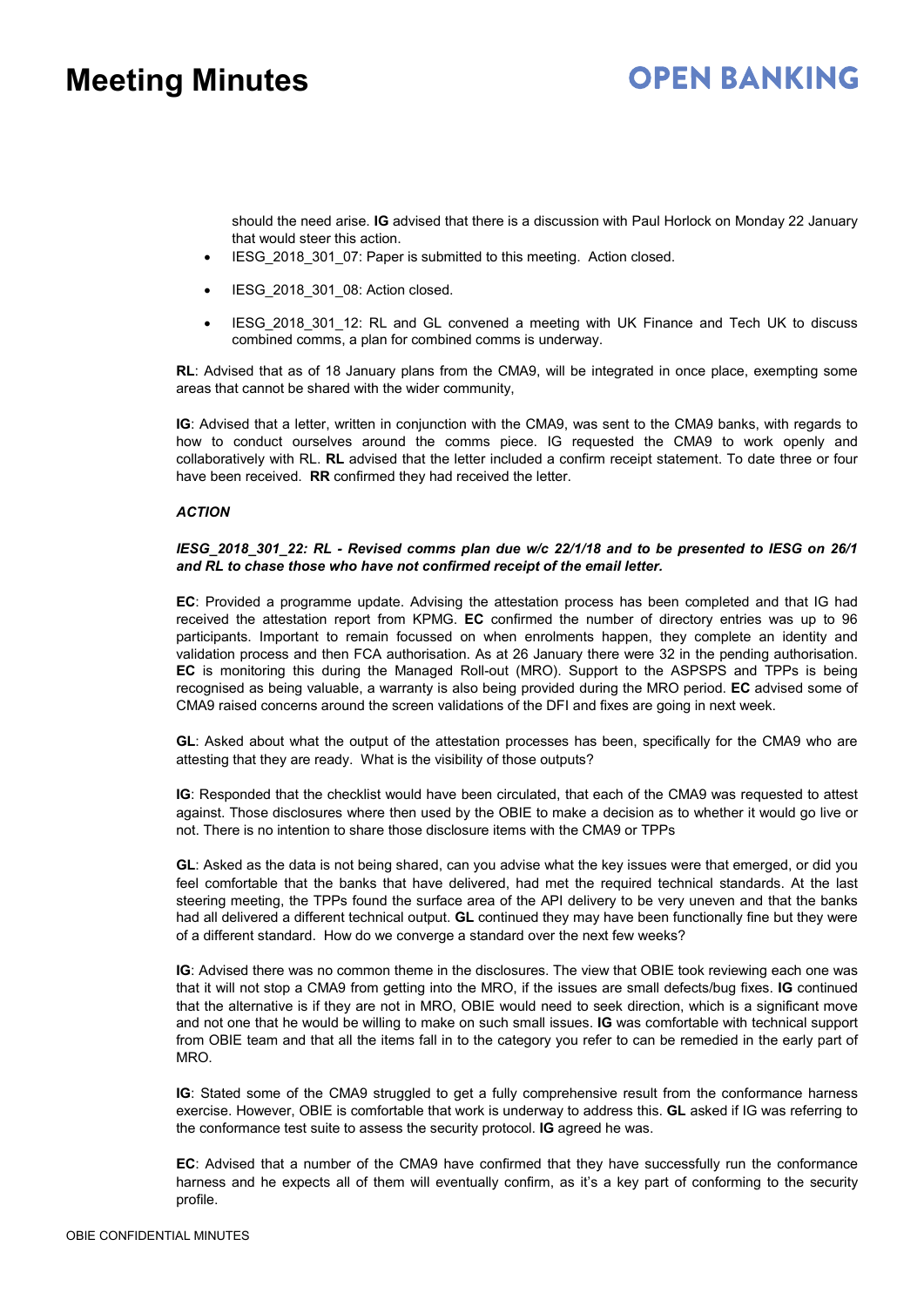# **OPEN BANKING**

**GL**: Asked if OBIE view was that successfully running was the same as successfully passing. **EC** confirmed it was.

**IG**: Advised that the OBIE will keep a watching brief, but is an issue that is being rectified quickly.

**EC**: Stated that the banks that have managed to do the exercise ahead of launch got a lot of value with less defects coming out the other side. This week, more of the CMA9 have got closer to passing the conformance test, with only minor issues needing rectification, and being dealt on a case by case basis.

**IG**: Advised that where disclosures were made as part of the attestation process, there was bilateral reporting directly to him with and is a situation that is being monitored carefully.

**RH**: Asked a question regarding security code and rating; is there a plan or line of sight about it being adequate for Go Live. **EC**: the process continues and will happen on a quarterly basis.

**RH**: Followed up, asking is it possible to get a line of sight as to what is being done and what the end state will be. It's not clear in terms of some of the actions when they were going to be closed or what mediation had been taken. No matrix on the report, advising what the highest standards were, it referred to adequate for roll out.

**EC**: Advised there is ongoing remediation, however during the course of the year there are plenty of roadmap items, many affecting the directory. EC confirmed that continuing review of the directory and information security management system will need continual review to maintain the appropriate level of adequacy. **EC** believes OBIE should also look at appropriate standards and ensure they are met in order to achieve certification.

**RH**: Requested to see something and discuss the matrix further. **EC**: I need to provide transparency on when the items are being closed. EC and RH will have a follow up discussion.

**EC**: Provided an update on the MRO. Advising that as at 10am on the 19 January, there were 90 TPPs in the MRO candidate list, six had been approved by the FCA or other NCAs, and successfully seen the authorisations happen and completed and observed the on-boarding in the Open Banking directory. Three of those TPPs have on boarded with ASPSPS, two TPPS concluded transactions with one of the CMA9, and one TPP has also completed AIS with one of the CMA9. The rest are getting very close to actually completing successful transactions.

**EC**: Advised the buddying process is working well, the TPP and ASP community are working collaboratively together, however OBIE are holding the line that when phase one is exited, there is a breadth of coverage across the CMA9 and all of the TPPs - all parties have successful transactions before moving to the next phase.

**DG:** Provided TPP feedback, advising that some had asked for dates to be moved.

**EC**: Reconfirmed that the holding pattern was reiterated at the joint bank only call.

**EC**: Advised the production reference accounts and staff accounts have been received from the CMA9, along with receiving 22 support tickets, most are queries and clarifications. There are seven tickets left to be resolved. The TPPS raised 17 issues across the ASPs, 40% are with the TPP to fix, the others with the ASPSPs to resolve, some remedial action required, some long-term fixes.

**EC**: Recapped that all TPPs in the MRO have successfully connected across all the banks, and where the level of success and breadth has been achieved, the next stage will be to move onto staff based accounts usage (from the banks, TPP and OBIE).

**IG**: Asked if we are doing TPP staff in phase two. **EC** confirmed they would.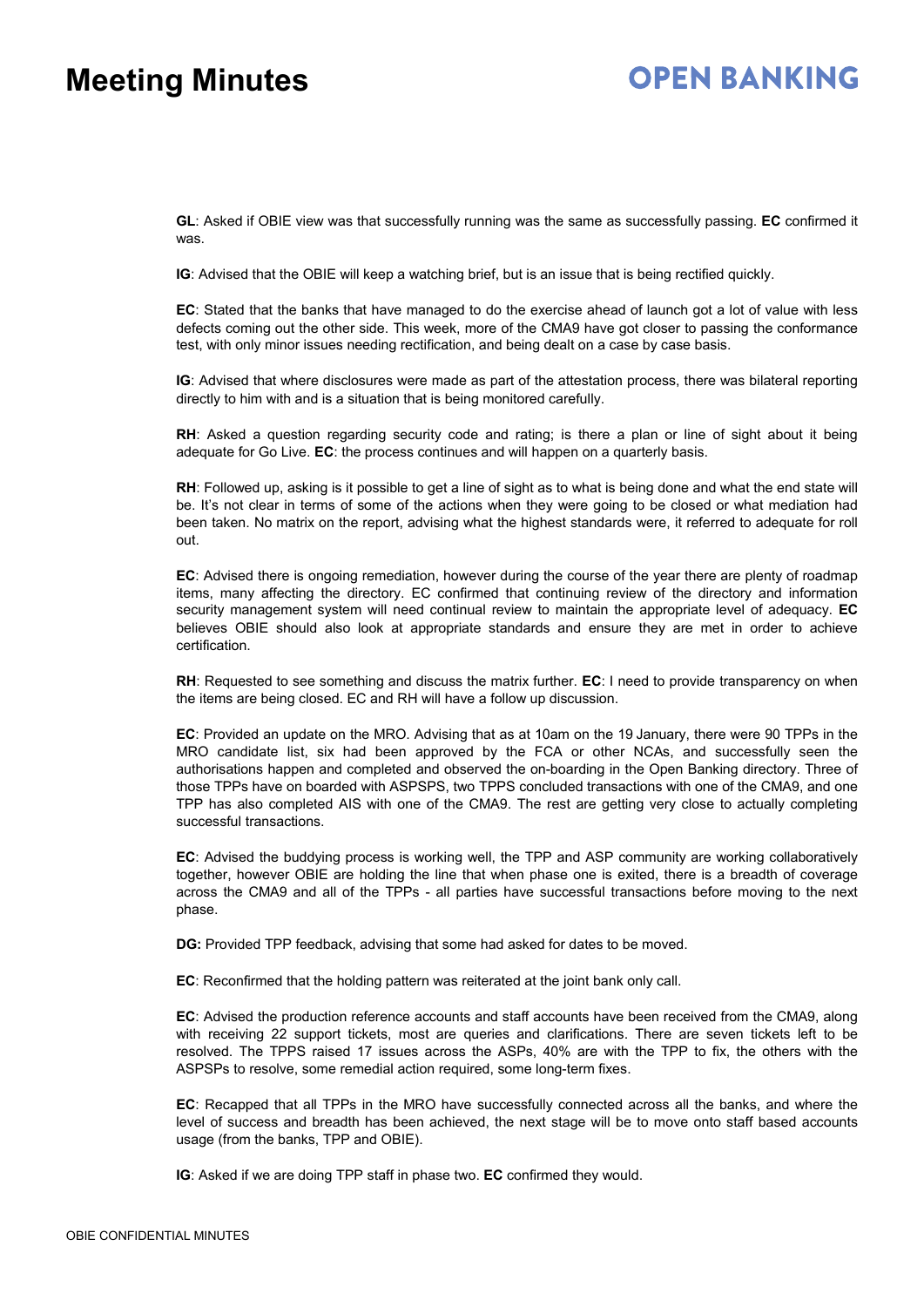# **OPEN BANKING**

**EC**: Advised that during the first week, good progress had been made, with all communities energised to get the banks, TPPs and OBIE over the line.

**IG:** Advised the comments coming in from TPPS and ASPSPS were heart-warming and this is a massive achievement. **IG** asked for reflections from the CMA9 and the TPPS on anything that could be done better. Asking **EC** on his perspective, concerns and issues that he is checking for as the process moves from phase one to phase two.

**EC:** Stated that the main thing is to make sure that no bank has a complete blocking problem, there is no indication there has been, however this is being monitored.

**RR:** Provided feedback that the programme at Lloyds had been very good; with an observation on what would future releases look like in terms of roll out. Is there a plan to do something similar in terms of a MRO.

**EC:** Confirmed that this is being considered and how it is managed and reported back will be delivered to the IESG towards the end of MRO.

**GL**: Believed that it is important that multi industry testing and live environments are as aligned as possible for ASPSPs and TPPs that are joining at a later date.

**EC**: Agreed with GL; advising the final form of the production testing environment will be available at the end of January.

**GL**: Asked if the TPPS have signed up to the voluntary plan?

**EC:** advised that the TPPs are going through their own final integration and checks and the CMA9 also need to ensure their facilities are working too.

**IM**: Asked if there are there any non CMA9s coming in MRO.

**EC:** Confirmed that there are none during MRO but there are ongoing discussions.

**IG:** Advised there are around four or five discussions taking place, their names cannot be made public yet. Most of them would be looking to indicate support in the next one to two months' time. **IG** advised that those wanting to come on board who aren't ASPSPS, want to try to enter as a TPP first, before looking at implementing the standards themselves. **IG** followed that the question is do they maintain their own standards or do they adopt OBIE standards. **GL** advised he will encourage them to take OBIE as a minimum.

**CM:** Advised there were six over the last two days in the working group and a number of them are waiting for version two as it would be more useful.

**IG:** Asked if there are any comments from the CMA9 regarding the RAG status. There were no comments.

### **3. a.i EVALUATION ACTIVITY LEADING UP TO RELEASE 2**

**KJ**: Provided an in depth update on the evaluation paper. Stating that OBIE have defined what is meant by evaluation and it's key purpose being to determine and develop a case for taking forward an evaluation item into discovery for standards development. It needs to be effective and proportionate and go through the right lenses of assessment. The OBIE will produce a paper for the Trustee to take to the CMA through the governance process to then assess and get a decision from the CMA to move it forward to the discovery category on the roadmap.

**DG**: Asked what is the CMA9 role in evaluation?

**KJ**: Advised that OBIE is working with the TPPs and CMA9 to ensure every stakeholder has an opportunity to feed into the assessment and evaluation work, through various forums e.g. PAG and PMG. A governance document will be published, which will outline the evaluation items to ensure that the work is balanced.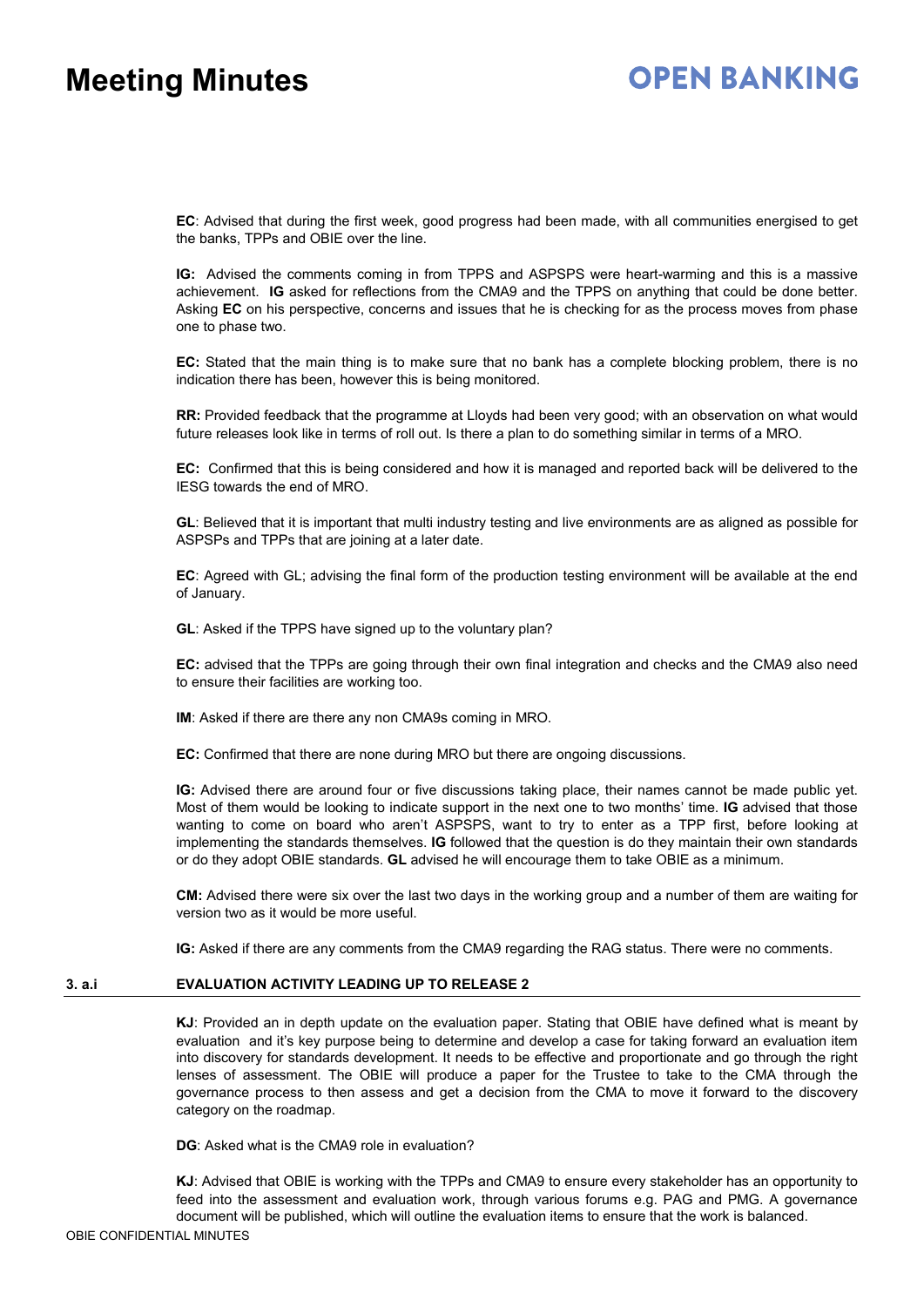## **OPEN BANKING**

**AMc:** Stated it would be useful to get the legal view on the compliance early in the proceedings.

**KJ:** Stated that Regulation compliance is one of the lenses is being used as part of the assessment.

**RW**: Asked for the word "if" to be emphasised on the first bullet point on the slide. **KJ** will amend.

**MC**: Felt there was some inconsistency on the roadmap on the website and what is proposed in KJ's slides. **KJ** confirmed that evaluation will not move into discovery until evaluation is complete.

**EC:** Emphasised that OBIE are not undertaking discovery or any other elements of delivery work until an evaluation outcome is agreed. In terms of that agreement, **KJ** mentioned the relationship with PMG which is important in the context of what the evaluation says, and the likely implementation risks and timelines. **EC** continued that when a recommendation goes to the OBIE and IG, it includes the outcome of the evaluation and an assessment about the implement ability of the recommendation.

**PM:** Questioned the process around PAG and asked is it as presently constituted or as reconstituted as describe in the roadmap on page 24.

**KJ:** Replied that there was expanded representation and confirmed the membership. Going forward there will be a representative from the Credit Card market and a non CMA9 representative (ASPSPS).

**PM:** Asked who determined how the PAG was going to be reconstituted? **KJ** replied that there was a discussion at PAG that agreed it needed to be inclusive participation form the broader TPP community.

**IG:** Explained the PAG is there to assist the policy team. Ensuring that it's got a manageable group of stakeholders that can provide input into the work they are doing. They don't sign off or veto, it informs.

**RW:** requested that the PAG ToR be recirculated, as the group had additional responsibilities. He believed it would help if the Chair of the PAG was a member of the IESG, enabling effective reporting back. It would also allow the opportunity to ensure the membership is correct.

**KJ**: Advised the role of the PAG was always meant to be what it is going to do going forward, however, due to the nature of the Go Live documentation, it critiqued and reviewed the documents. Going forward the role in the ToR must be fulfilled.

**AB**: Believes this is a crucial document for the governance process and sets the ability to meet the roadmap deadlines and work collaboratively.

**KJ:** Advised that next week a detailed governance process for evaluation will be circulated, which will include a view as to who are the key external stakeholders, the process being followed, the working groups involved and to ensure there is a comprehensive input and point of interaction between the working groups.

**GL:** Asked if the CMA9 have a group that discusses market requirements? **AB:** Confirmed the PAG papers are circulated amongst the CMA9 is the mechanism used.

**MC**: Asked if OBIE is not looking at the end user requirement, we only look at what technology can deliver; he felt this was the wrong way is round.

**IG:** Stated that greater clarity is needed as to how this process is going to work. PAG needs revitalising with specific user evaluation.

**AMc:** Suggested a Gant chart and timetable of when things are delivered by and identify which meetings will discuss which issues. **RH:** Requested that realistic timescales must be set.

**IG:** Stated that evaluations need time-boxing, even if they are not conclusive, an interim report should be provided.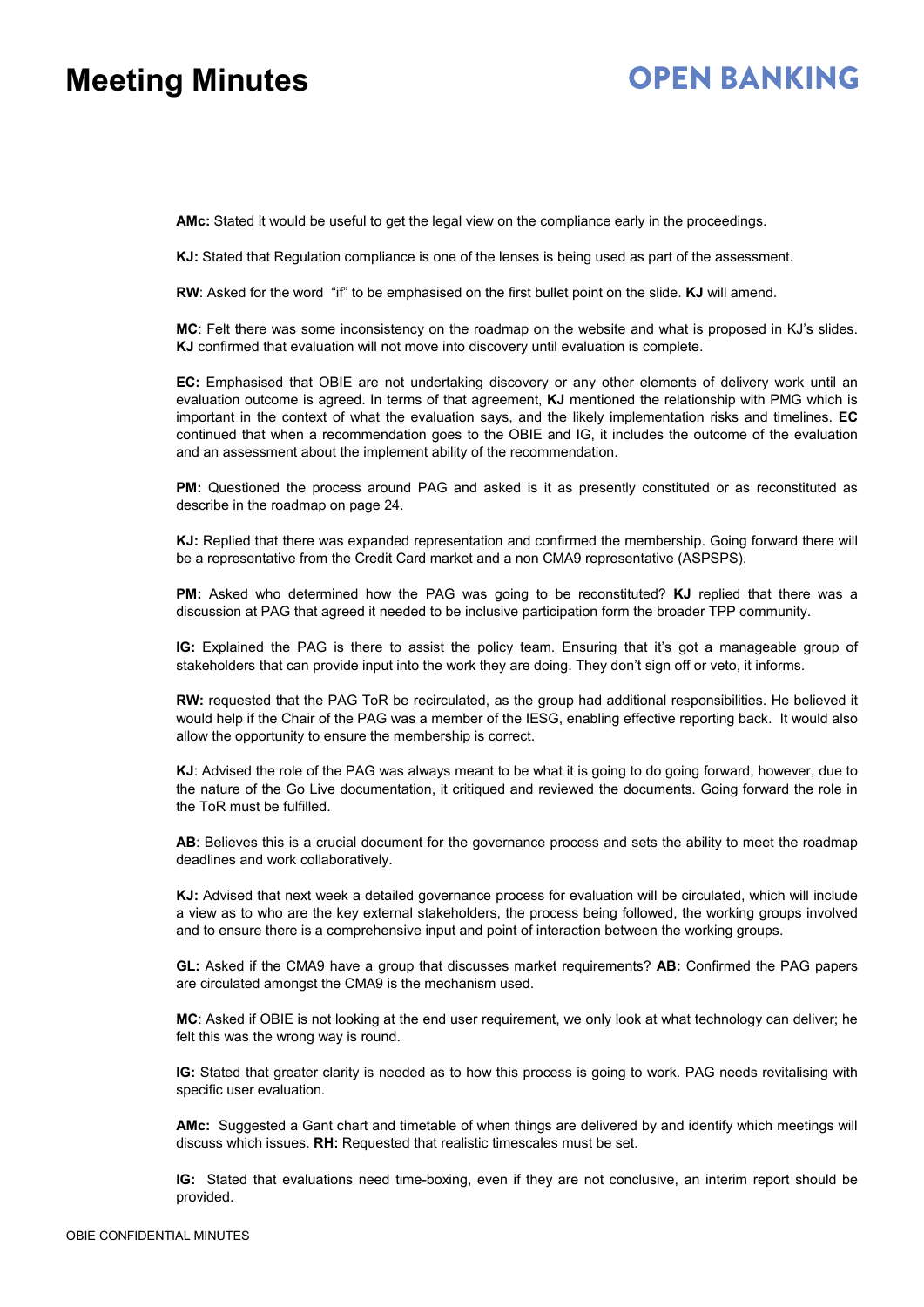# **OPEN BANKING**

### *ACTION*

*IESG\_2018\_301\_35 KJ: Detailed governance update, evaluation items, which groups are responsible for what, include ways of working, details GANT on evaluations (incl realistic timelines)*

### *IESG\_2018\_301\_24 KJ: Circulate PAG Terms of References for any potential/proposed changes*

**IG**: Provided detail on evaluation; from consultation to the write up processes and then through to the final document, which is provided to the Trustee. The document should also be available to the other stakeholders so they can make representation and all views are then collated.

**JW:** Had two observations: Who has what responsibilities, need to see PAG activity and where some of those responsibilities can be distributed. **JW** also queried content of the process and how to close some issues where there are differences of opinions, currently it comes to the Trustee and then to CMA for approval.

**IG:** Agreed it needs clarification. **JW** also asked about the process for items that are either in the order or not.

**BR:** Clarified, if it is in the order then IG must try to come to a consensus or make the final decision. **JW** addressed **BR**, questioning that the CMA are not responsible for PSD2 implementation.

**MM:** Asked if a scoring mechanism could be used, it would take subjectivity out of the discussion. **IG:** Agreed it would be a good idea and structure the input.

**KJ:** Confirmed he will take the point on board for the evaluation process and will try to develop this framework, although will not work with all evaluations.

### *RH left the meeting*

### **3.a.ii LIABILITIES ASSESSMENT OF OBIE**

**IG** asked KJ to provide a high-level overview of OBIE liabilities.

**KJ**: Provided an outline of the liabilities faced by OBIE between TPPs and the ASPSPs. The liability is purely non-contractual between the three entities and any statutory liability is in a non-contractual environment, and relates to fraud or negligence liability. The OBIE and ASPSPS liability are contained within the T&Cs that have been established and are capped. Within those T&Cs there is a provision for a singular OBIE audit, which can be undertaken, collectively by the banks. A non CMA9 may make a request, explaining the details on the type of audit that could be requested. It would need to be a view that is shared.

**GL**: Asked if the audit would be technical or financial; an audit of OBIE output. **KJ** advised that discussions on the directory had taken place in the past with IG.

**GL**: Provided an example of the US government and regulator who had conducted an audit. **IG** agreed this was a good point, stating there is nothing in the pipeline in terms of a single audit of the directory, but there are small audits taking place continually, which was part of the Go Live sign off.

**IG:** Advised that no regulator has yet come to OBIE and said there are specific obligations on the directory.

**TS:** Stated the procedures around the directory are making sure that there are no exposed vulnerabilities.

**BR:** Advised the PRA has been looking at this. **IG** confirmed that he has a meeting scheduled with the PRA and will include it on the agenda.

**KJ:** Advised that there are also vendors and suppliers and T&Cs are in place for any liabilities.

**AB:** Asked if legal have reviewed? **RW** asked if the CMA9 legal teams have reviewed. **KL** advised he will double-check.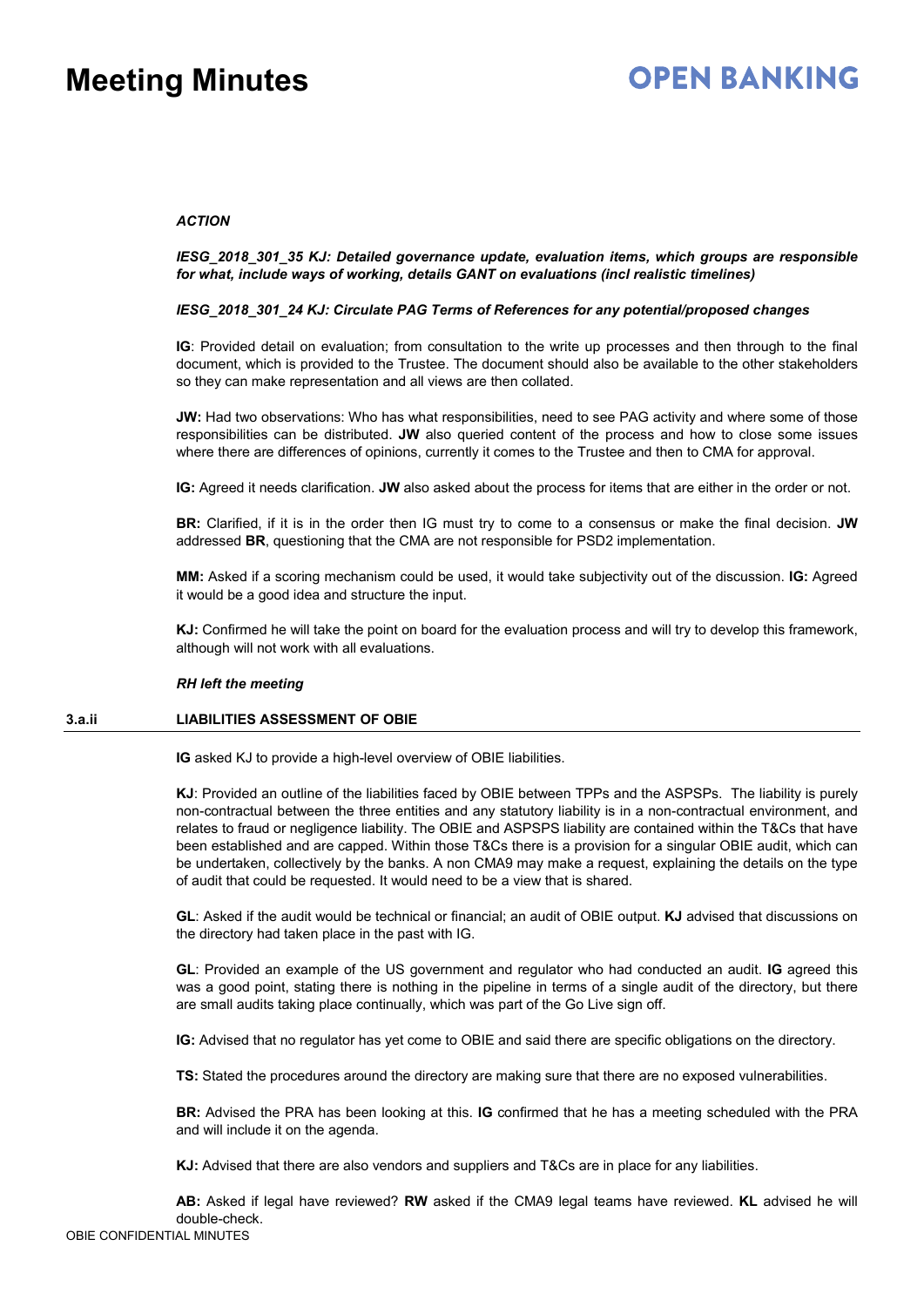# **OPEN BANKING**

**RW:** Felt some confusion around the parties and limits statement in the paper. **KL** will revert.

**RW:** Asked if the insurance policies were in place already. **KL** advised he believed they were.

**KJ:** Stated the limits have been kept low, which will be covered by the OBIE budget. **EC** will follow up on the insurance policy question.

**GL**: Asked what the difference was between OBIE and Open Banking Ltd. **IG** confirmed there was none.

**AB:** Asked who the guarantors were, is it the CMA9? **IG** said it confirmed it was.

**GL:** Asked if OBIE had directors and officer's insurance. **IG** advised he will check.

**JW:** Asked for an overlay of how the liability sits within the corporate structure of OB Ltd.

**TS:** Asked who can make a claim in tort against OBIE? **KJ** replied that based on the feedback from OBIE legal team; given the non-contractual nature of this, the only two claims that can be brought is tort and negligence.

**RW:** Asked that if other ASPSPs sign up, is it correct that they are not allowed into the directory without signing these T&Cs.

### *ACTION*

*IESG\_2018\_301\_26: KJ - Circulate 6 actions to IESG and then produce paper for noting for the meeting on 26/01/2018 relating to OBIE liabilities.*

*1. Is the liability cap of £500k per ASPSP or collectively for all ASPSPs?*

*2. Is the liability cap reasonable? What happens if the liability is exceeded?*

*3. Does the OBIE have an insurance to cover these liabilities?*

*4. Who can make a TORT claim towards OBIE?*

5. What is the liability structure for OB Limited i.e. what happens if Open Banking is unable to meet a *liability?*

6. Collate further questions from the group and share with Marcus Ezekiel (ME) in legal. Add to the *agenda for IESG on 26 January and invite ME.*

**GL:** Also expressed concern of where the flow sits if there is a data breach in the infrastructure.

**EC:** Confirmed that OBIE has directors and officers insurance.

### **3.b UPDATE OF P5 (FUTURE DATED PAYMENTS)**

**IG:** Advised that he was unable to identify a consensus and therefore would not be able to make a final decision at the meeting today. However conclusive plans do need to be made. Current thoughts are presented in the paper today, which consist of input from the technical team, the CMA9 and the TPPs. It has also been discussed with HM Treasury and the CMA. **IG** sought the views on P5 in the room, and requested further debates, so that this matter can be concluded within the next two weeks. **IG** reconfirmed that P5 is a Release 2 item that needs to be finalised by the end of February to allow the CMA9 six months to implement. **IG** advised there are working groups taking place and are looking at a token based approach in order to create future dated payments. CMA9 questioned if this is the correct way, and believe it should be a mandate based approach.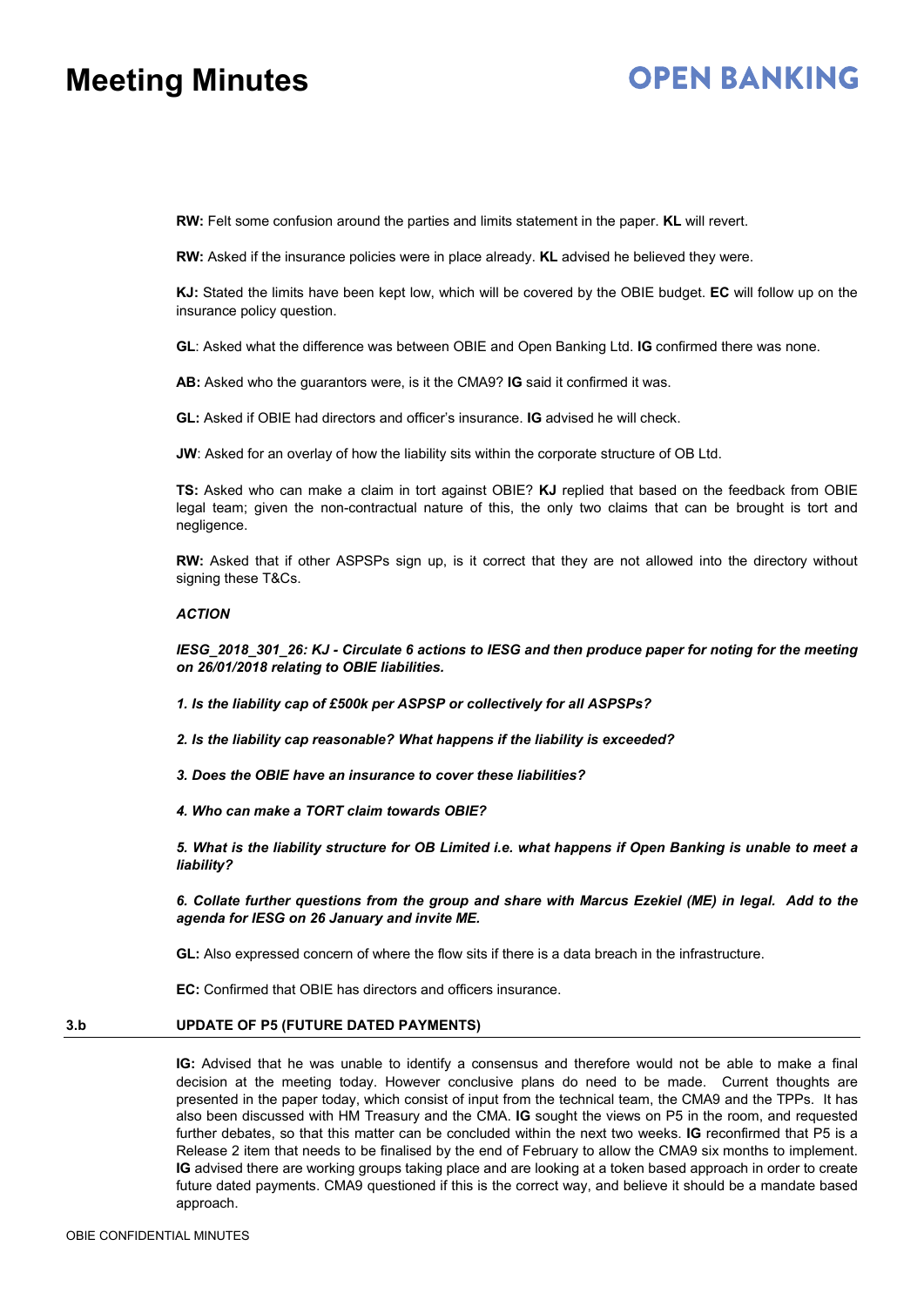# **OPEN BANKING**

**IG** asked if it was right that we pursue a mandate based PI.

**RR:** Said it was, advising the CMA final report aims to support the customers and improve their engagement. Sweeping model as he understands, helps them engage and makes it easier to move their money, the customer is in control and he strongly believes that is what the customer wants. Feedback demonstrates this. There are lots of areas to explore e.g. fraud and liquidity management.

**RR** and **GL** then discussed customer ownership in greater detail and the role of TPPs and the ASPSPs. Settling on that neither the bank nor the TPP owned the customer, with **RR** stating it was more important for the customer to have a good experience and be in control.

**TS:** Advised that there are controls in place, asking do we want to enable a set of tools to allow greater competition, and cited various examples.

**JW:** Stated the paper poses a number of questions and not entirely sure he can agree with them. There is a need give it some further consideration. **JW also** asked how the assumptions are validated. The CMA9 may have to go to HM Treasury or the CMA for advice.

**CM**: Clarified how the current environment operates with regards to the initiation of a payment order and the effects of PSD2 on that process. He also provided feedback from the recent working groups and the views from the legal team.

**JW:** Advised that the wording in the paper contradicts what CM explained. There is a need to narrow it down to a conclusion and establish a clear route forward.

**IG:** Stated there was no clear consensus.

**JW:** Asked if all of the IESG agreed there was a need to build a token based process?

### **There was disagreement in the room.**

**IG:** Followed that the P5 plan was to build token based; does the IESG now consider a mandate PI or token PI or both. CMA9 objections need to be considered to produce iteration. There is also the Intention of the order to consider, the sweeping use is core and what does it look like under these approaches.

**IG:** Stated that a number of items need addressing.

- OBIE to set up cross stakeholder working group to show what a sweep use groups under mandate or token and what it looks like from a customer point of view.
- Understand regulatory implications of these different approaches.
- No sense of resource or costs implications of implementing these solutions among CMA9
- A working group is required on these items to enable this to be finalised.

**DG:** Asked if it was taken as red that under European regulation we must specifically expose with a mandate on our side, future dated payments and recurring payments.

**IG:** Responded that his understanding under PSD2 is that you do as a minimum allow a TPP to set up future dated pavements and standing orders.

Conversations continued regarding the sweeping product.

**IG:** Reiterated the process for the next two weeks, confirming that the OBIE team will continue to develop both of the standards and progress as per existing timelines. IG could not see a situation where this will get signed off in time for Release 2 and he doesn't want to stop the development of the standards for token based, whilst the discussion continue. **IG** also asked the team to work up a mandate based PI to see if it can fit with the timeline. **IG** requested that the CMA9 do not obstruct what the read/write working groups are trying to do in terms of fleshing out the P5 token standards, and that the mandate needs to catch up.